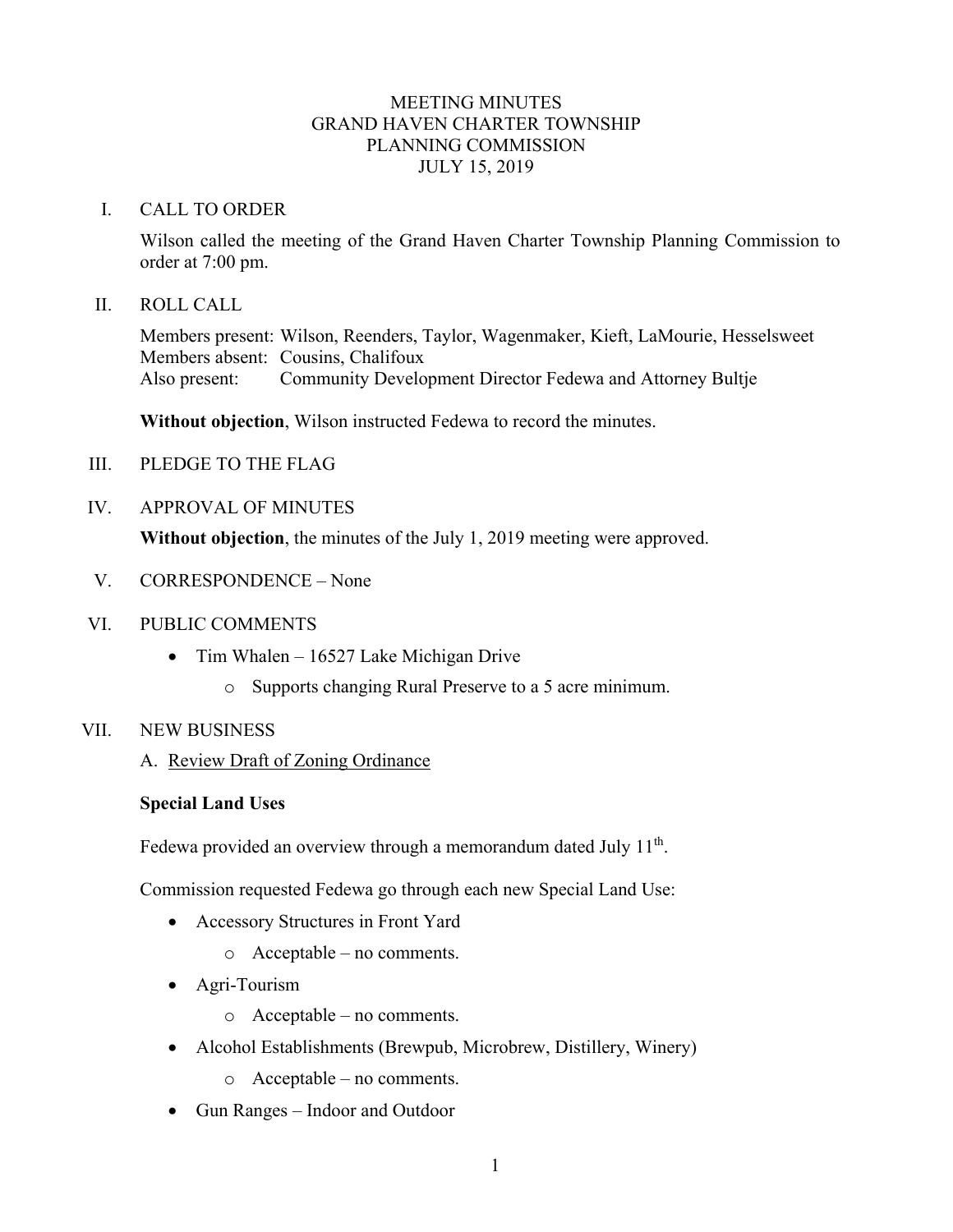- o Proposed regulations for Indoor are acceptable.
- o The proposed regulation for a Zero Tolerance policy for Outdoor causes concern. If a bullet were to escape the property and damage person or property the range must close for 1 year. Do not want to require a business to close for 1 year without significant due process, such as:
	- Obtain a report from the Ottawa County Sheriff's Department. Must have confirmation the bullet came from the range.
	- Another Special Land Use hearing should be scheduled to discuss the issue.
	- Board should be able to limit or reduce the 1 year penalty after conferring with the Township Attorney.
	- Question if only a portion of the range should be closed if found to be at fault.
- o Directed staff to craft new language to address the concerns, and bring for review at a future meeting.
- Mineral Mining
	- o If natural resources are removed as a result of a permitted construction project, it is not considered mineral mining.
	- $\circ$  If a property owner digs a pond they are permitted to sell the ancillary spoils, and it is not considered mineral mining.
	- o The agricultural practice of slowly mining the land to create a blueberry field would still be a Special Land Use.
- Outdoor Dining/Table Service
	- $\circ$  Acceptable but remove the date restrictions of April 15 November 1.
- Outdoor Storage
	- o Acceptable no comments.
- Self-Storage Facilities
	- o Partially acceptable.
	- o Design requirements are acceptable, but the zoning district is not acceptable. Discussions ranged from:
		- Acceptable to allow as second use on industrial land.
		- Not acceptable to allow as second use because industrial land is too valuable and scarce.
		- Acceptable to allow adjacent property owners to create a self-storage facility together.
		- Should allow in Agricultural Zoning District.
		- **Should allow in Commercial Zoning District.**
	- o Request the Township Board discuss and provide guidance.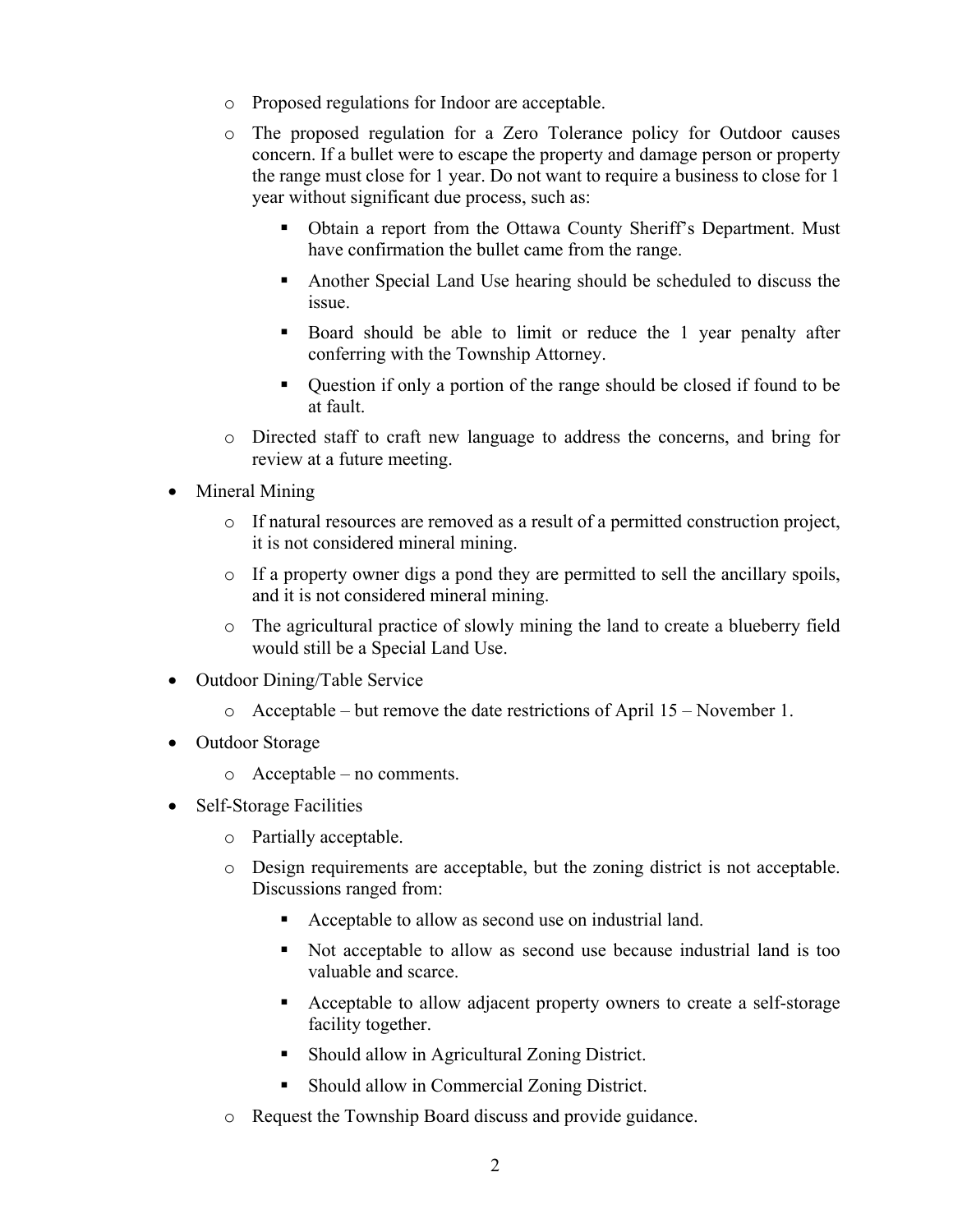- Pet Daycare
	- $\circ$  Acceptable but exclude from subdivisions and establish 1 acre minimum lot size.
- Temporary Outdoor Events
	- o Acceptable no comments.
- Vehicle Sales Major
	- o Partially acceptable to limit the number and location of display vehicles. However, it is expected the car manufacturers have minimum requirements for displaying a number of vehicles to be an authorized dealer. Will need to take that into account.

# **Miscellaneous Expectations to Clarify**

Fedewa provided an overview through a memorandum dated July  $11<sup>th</sup>$ .

Commission requested Fedewa go through each item to obtain feedback:

- Single Family Dwellings in AG District
	- o Minimum lot area of 20 acres seems to have resolved the previous issue with agricultural land being converted to residential through land divisions.
	- o Hobby farming has made administering this Special Land Use complicated, as it related to the Right to Farm Act.
	- o Consensus no longer need to require a Special Land Use permit or active agriculture to build a house on land zoned Agricultural. Process to obtain a building permit will be the same as any other residential district.
- Types of Reviews in US-31 Overlay Zone
	- o Consensus Zoning Administrator can determine when/if signs, accessory buildings, and/or landscaping needs to be reviewed by the Planning Commission. Otherwise, those items are to be reviewed administratively.
- Expectations for Parking RVs and Utility Trailers
	- o Consensus on the following:
		- Should not be parked/stored in driveway, in front of the dwelling, or any location between the dwelling and street, at any point during the year.
		- Should not have to be parked/stored on gravel or some other type of hard surface.
		- Acceptable to park utility trailers in yard as long as they're stored appropriately.
		- Regarding administrative variances for parking  $RVs a$  fence is not considered an immovable object and cannot be used as the reason for receiving the variance.